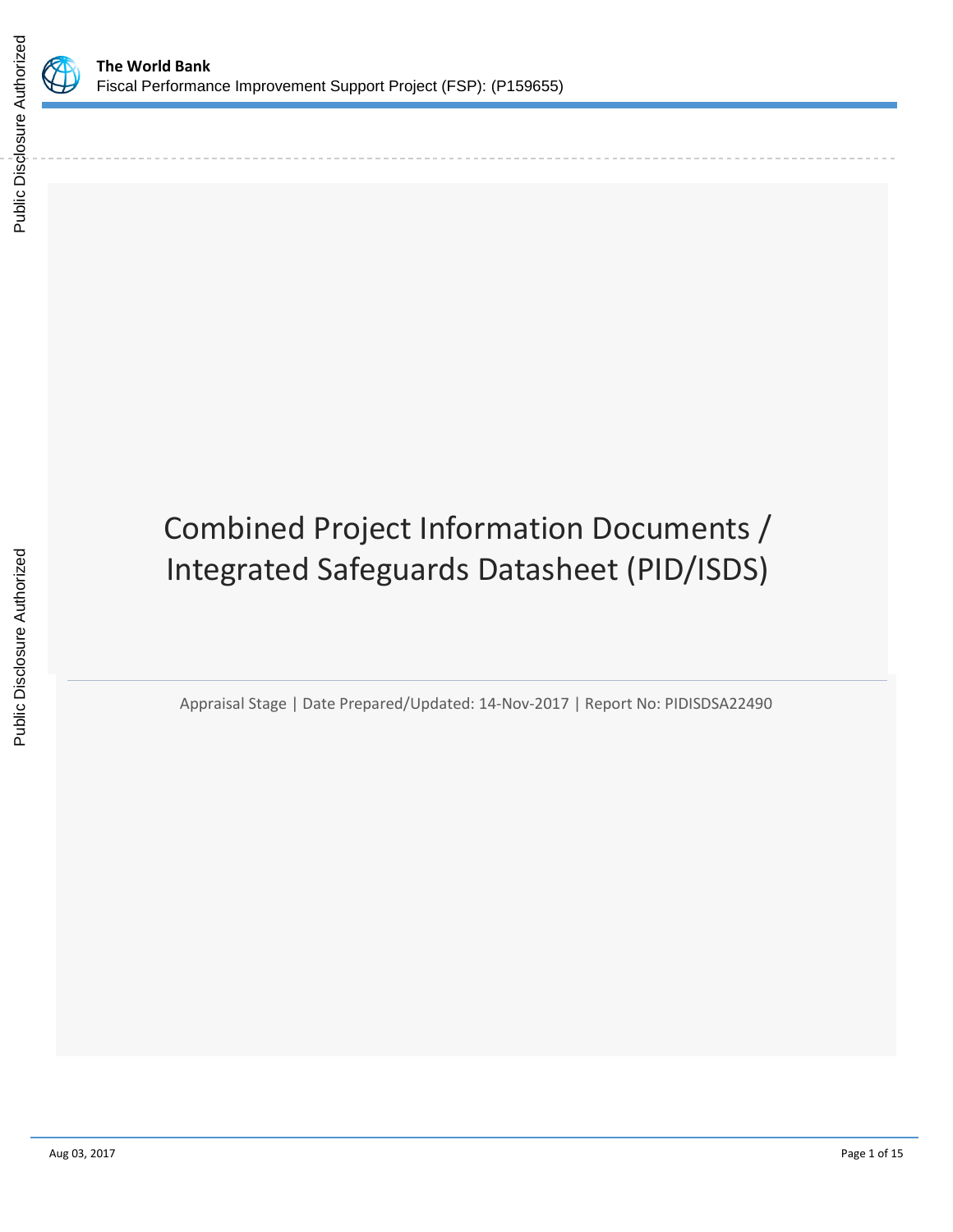

# **BASIC INFORMATION**

#### **OPS\_TABLE\_BASIC\_DATA A. Basic Project Data**

| Country<br>Afghanistan                                             | Project ID<br>P159655                             | Project Name<br><b>Fiscal Performance</b><br><b>Improvement Support</b><br>Project (FSP):                               | Parent Project ID (if any)         |
|--------------------------------------------------------------------|---------------------------------------------------|-------------------------------------------------------------------------------------------------------------------------|------------------------------------|
| Region<br><b>SOUTH ASIA</b>                                        | <b>Estimated Appraisal Date</b><br>24-Aug-2017    | <b>Estimated Board Date</b><br>19-Dec-2017                                                                              | Practice Area (Lead)<br>Governance |
| <b>Financing Instrument</b><br><b>Investment Project Financing</b> | Borrower(s)<br>Islamic Republic of<br>Afghanistan | <b>Implementing Agency</b><br>Ministry of Finance,<br><b>National Procurement</b><br>Authority, Supreme Audit<br>Office |                                    |

#### Proposed Development Objective(s)

To contribute to the improvement of domestic revenue mobilization and public expenditures management, and of reinforcing a performance oriented management culture in the Ministry of Finance.

#### Components

Component 1: Budget as Tool for Development Component 2: Revenue Mobilization Component 3: Treasury Management, Accountability, and Transparency Component 4: Institutional Capacity Building and Performance Management

**Financing (in USD Million)**

| <b>Financing Source</b>               | Amount |
|---------------------------------------|--------|
| Afghanistan Reconstruction Trust Fund | 75.00  |
| <b>IDA Grant</b>                      | 25.00  |
| <b>Total Project Cost</b>             | 100.00 |

Environmental Assessment Category

#### C - Not Required

Decision

#### The review did authorize the preparation to continue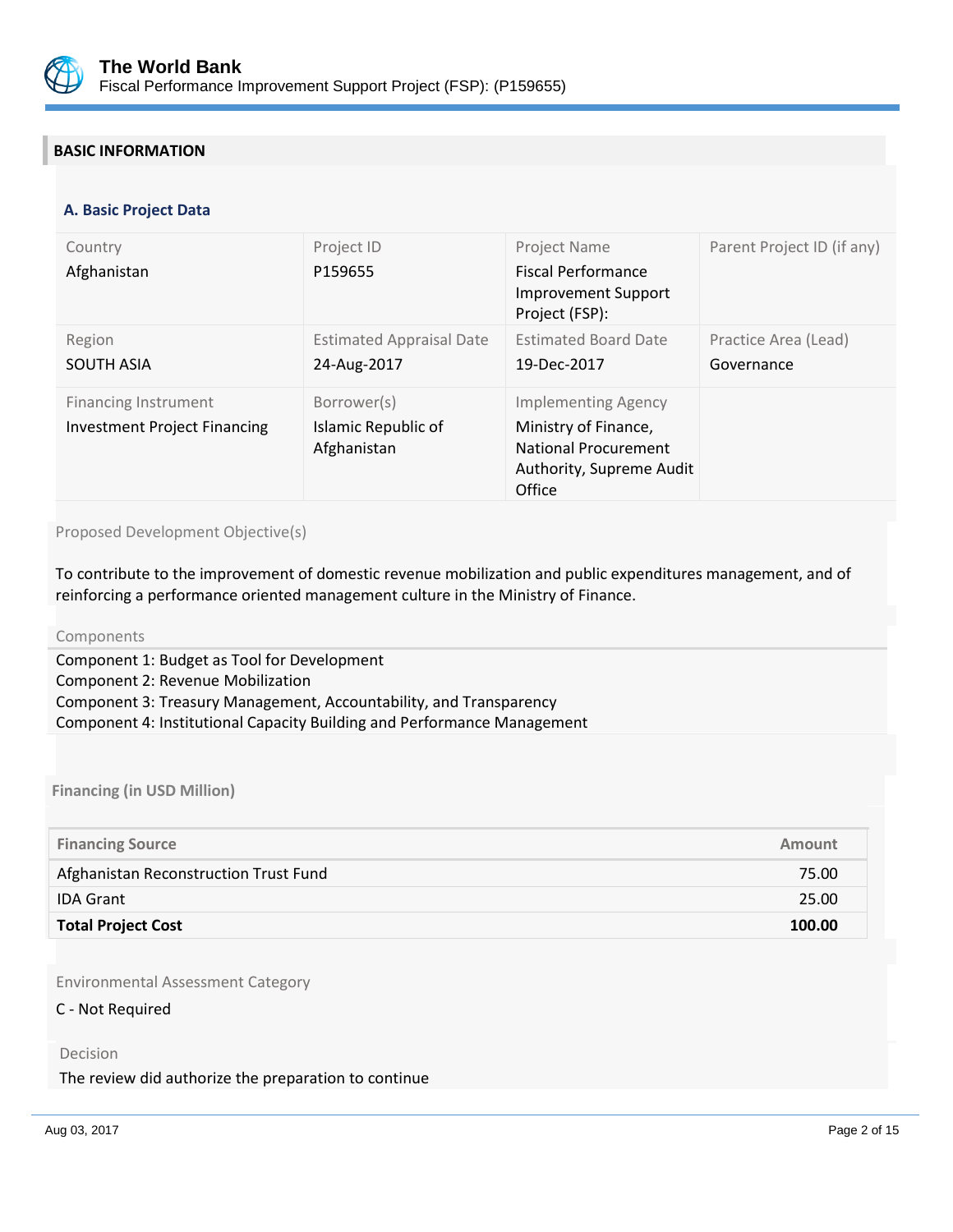

Other Decision (as needed)

### **B. Introduction and Context**

Country Context

1. **Afghanistan is a poor, deeply fragile and conflict affected country**. It has been in almost constant conflict for over 35 years with no durable political settlement established. This has had a destabilizing effect on social cohesion, exacerbating ethnic divisions and weakening government institutions and rule of law. Gross Domestic Product (GDP) per-capita is among the lowest in the world, poverty is deep and widespread, and social indicators are still at very low levels. About 39 percent of the population lives in poverty and roughly another one third is susceptible to dropping below the poverty line. Widespread poverty and limited access to services lead to poor living standards for most of the population; Afghanistan's Human Development Index (HDI) ranking is 171<sup>st</sup> out of 188 countries.

2. **Following a sustained period of impressive development progress after the fall of the Taliban, Afghanistan is currently undergoing a difficult adjustment.** With an influx of aid since 2002, Afghanistan sustained rapid economic growth and improvements against important social indicators for more than a decade. Annual growth averaged 9.4 percent between 2003 and 2012. With the withdrawal of international security forces<sup>1</sup> starting in 2011 and with the subsequent political transition in 2014, economic and social progress has substantially slowed. Internal divisions within the National Unity Government slowed vital reforms and delayed the appointment of key officials, undermining policy certainty. Afghanistan also currently faces a humanitarian crisis arising from large numbers of return refugees and a large and growing internally displaced population. 1.5 million individuals fall into one of three categories: (i) undocumented returnees (31 percent of all displaced people in Afghanistan); (ii) documented returnees (25 percent); and (iii) internally displaced (44 percent).<sup>2</sup> Armed conflict in Afghanistan has claimed the lives of 2,640 civilians and injured 5,379 others between 1 January 2017 and 30 September 2017 and continues to cause severe harm to civilians across Afghanistan.<sup>3</sup>

3. **Reduced aid and security presence led to a rapid weakening of demand with follow-on impacts across the economy.** Aid flows decreased from around 75 percent of GDP in 2012 to 45 percent of GDP. In 2015 annual firm registrations declined by more than half since 2012 while unemployment has increased (from 13.5 percent in 2008 to 22.6 percent in 2014), both reflecting falling confidence. With slowing economic activity, fiscal revenues declined from 11.6 percent of GDP in 2011 to 8.7 percent of GDP in 2014, before recovering slightly to 10.5 percent of GDP in 2016. The security situation has also led to reversals and increasing disparities in access to services. Recent evidence from household surveys suggests that access to services is declining among the poor.

4. **With an undiversified productive base, the economy relies heavily on foreign aid and public expenditure**. The private sector is extremely narrow, with employment concentrated in low-productivity agriculture. Investment since 2001 has focused around the aid-driven contract economy. Private sector

 $\overline{\phantom{a}}$ 

<sup>&</sup>lt;sup>1</sup> The number of NATO troops declined from about 130,000 in 2011, to around 15,000 by end-2014.

<sup>2</sup> Afghanistan Development Update, May 2017, World Bank.

<sup>&</sup>lt;sup>3</sup> Afghanistan Protection of Civilians in Armed Conflict Quarterly report 2017, October 2017, United Nations Assistance Mission in Afghanistan. *<https://unama.unmissions.org/protection-of-civilians-reports>*.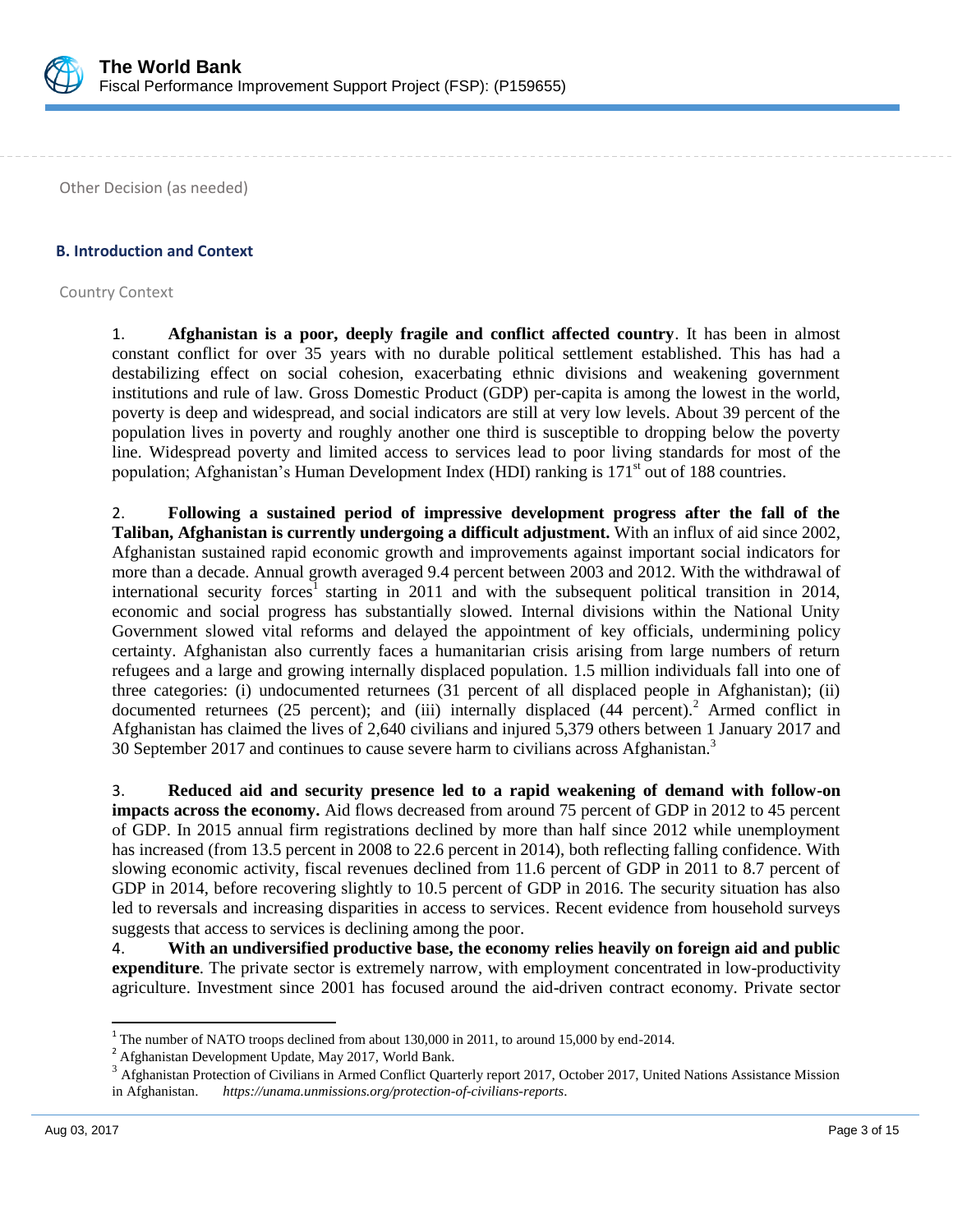development is constrained by weak institutions, inadequate infrastructure, widespread corruption<sup>4</sup>, and a difficult business environment<sup>5</sup>. Public expenditure constitutes 25.6 percent of GDP; however, foreign grants currently finance more than two-thirds of budget expenditure and substantial off-budget security needs. A large trade deficit, of around 38 percent of GDP in 2016, is also financed almost entirely by aid inflows. With aid expected to decline from around 46 percent of GDP in 2017 to 20 percent of GDP by 2030, and in the context of a rapidly growing population, new sources of growth, employment, revenues, and exports are desperately needed, as are savings from improved management of public expenditure.

Sectoral and Institutional Context

5. **Afghanistan has made significant progress in establishing a functioning and credible Public Financial Management (PFM) system that has contributed to increasing revenues from about US\$130 million in 2002 to over US\$2.1 billion in 2016.** The legal framework underpinning PFM (Public Finance and Expenditure Management Law, and Public Procurement Law) has been established. The Afghanistan Financial Management Information System (AFMIS) has been rolled out across provinces, and is being used for payment processing, accounting and reporting. The Government's PFM performance is generally portrayed as one in which public finances are, by and large, used for their intended purposes as authorized by the budget, which is processed with transparency and where the fiscal aggregates are well controlled. This is demonstrated by Afghanistan's 2013 Public Expenditure and Financial Accountability (PEFA) scores, which were above the average for low-income states and fragile contexts, and equaled middle-income country results for control, reporting, and external scrutiny.

6. **Despite maintaining aggregate fiscal discipline, Afghanistan's PFM systems are not fully developed to ensure strategic allocation of resources and efficient service delivery.** Almost half of the development budget remains unspent (execution rate is 54 percent), leading to an overall budget execution rate of 76 percent. The low execution rate being the result of inefficiencies in budget planning, poor appraisal of development projects, protracted procurement processes, and overall low government capacity. Public expenditure is currently not aligned with the fiscal sustainability objectives of the government. Moreover, public spending is expected to grow over the medium-term while resources are projected to remain tight. Further, the operations and maintenance of public assets are reportedly weak, constraining the delivery of public services.

7. **Improving revenue collection is central to Afghanistan's self-reliance<sup>6</sup> agenda, but remains constrained.** 2016 domestic revenues reached 10.8 percent of GDP, while expenditure was 26.9 percent of GDP, with the deficit largely financed through development partner grants. The Government of Afghanistan (GoA) has recently taken policy and administrative measures to increase domestic revenue collection. A 10 percent telecom services fee was introduced in 2015. While there is a possibility that it could be suspended through legislative action in the future, this is not likely in the immediate future and the fee continues to be collected. VAT is planned for implementation by 2020, and is particularly important in the context of Afghanistan's accession to the World Trade Organization (WTO), as the VAT must offset revenues that will be lost to tariff reductions. However, a narrow tax base, low capacity, weak internal controls, and a decentralized tax administration remain significant challenges. GoA also faces a difficult trade-off balancing strict compliance measures with a conducive business environment.

 $\overline{a}$ 

 $4$  Afghanistan was ranked 169<sup>th</sup> of 176 countries according to the 2016 Corruption Perception Index.

<sup>&</sup>lt;sup>5</sup> Afghanistan was ranked 183<sup>rd</sup> of 190 countries in the 2018 Doing Business Survey

<sup>&</sup>lt;sup>6</sup> The Government presented its vision for building self-reliance in the context of declining international assistance to the international community at the London Conference in December 2014.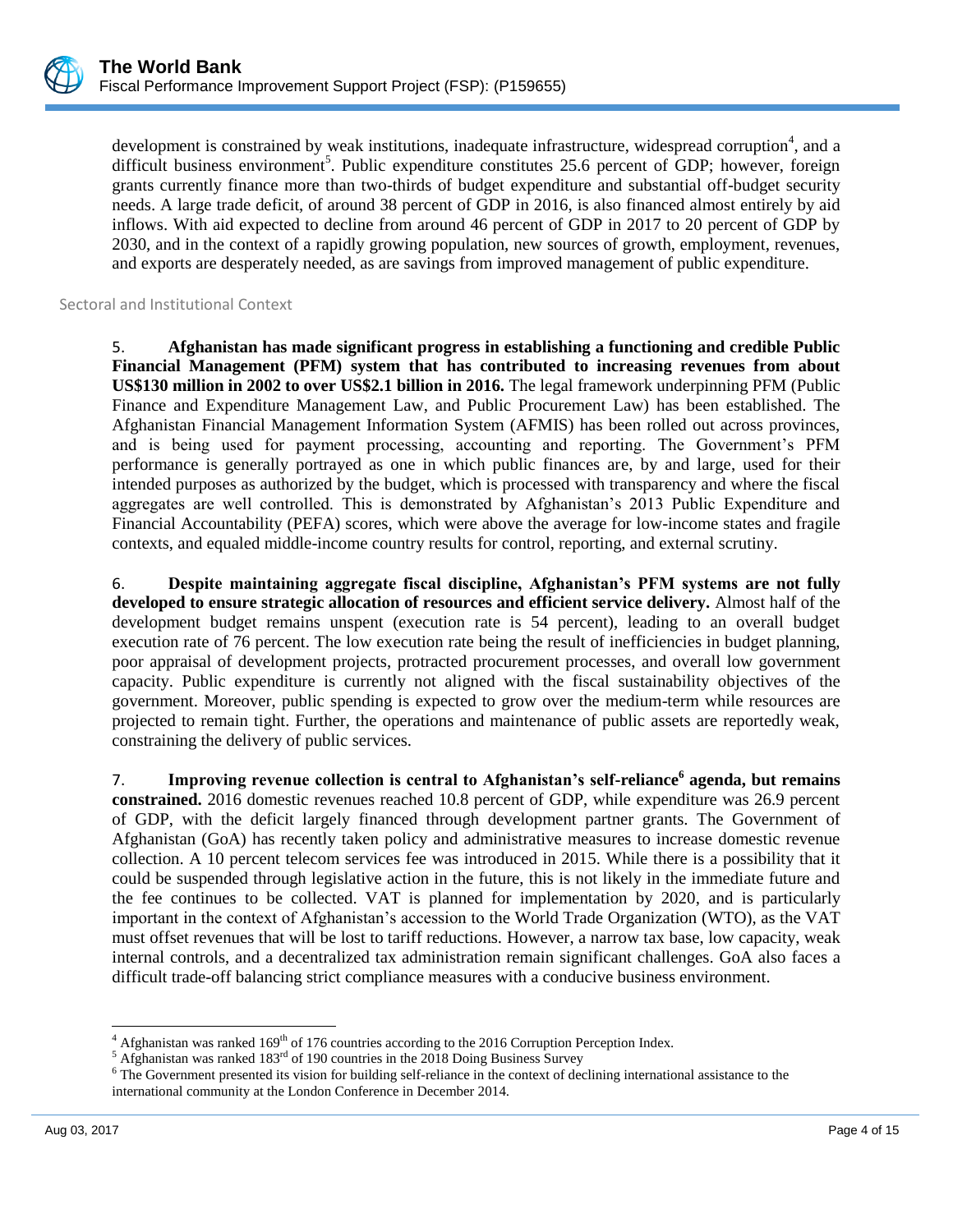8. **Despite the direct and indirect support that state-owned enterprises** (**SOEs) receive from the budget in the form of subsidies, equity injections, deferred taxes, other payment arrears and loan guarantees, their ultimate performance remains weak.** Presently, Afghanistan has 50 SOEs which account for only 2 percent of national revenues and about 4 percent of GDP. 15 of these SOEs are corporatized and commercialized (state-owned corporations or SOCs) and three are state-owned commercial banks (SOCBs). Non-financial SOEs operate in strategic sectors such as energy, mining, and telecom. No diagnostic study to date appears to have properly documented the size and the market concentration of each SOE in the sub-sectors in which they operate. The financial performance of SOEs is not monitored and contingent liabilities are unknown, posing a fiscal risk.

9. **Afghanistan currently relies on unsustainable donor-financed project consultants (often called 'second civil service') to execute core government programs**. This reliance has eroded government capacity and impedes the use of country systems to build accountability, fight corruption, mobilize domestic revenue and attract investment. There is a shortage of skilled staff capable of developing and applying procedures and establishing institutions. Professional training for the public sector, especially for experts and managers, and training resources in general are insufficient.

10. **The Government recognizes that it is critically important to address these challenges, all of which impact negatively on service delivery**. In this regard, the GoA's PFM Road Map provides significant opportunities to build on previous progress and further strengthen Afghanistan's PFM system. The Road Map is underpinned by a 5-year rolling Fiscal Performance Improvement Plan (FPIP). FPIP is an ambitious and comprehensive reforms program that covers the whole breadth of public financial management. It is intended to both reinvigorate progress as Afghanistan seeks to move to the next level of performance, and also introduce a new emphasis on sustainability, capacity building, and government leadership of reforms. It does so by providing a comprehensive approach to fiscal management reforms that expands beyond core PFM, for example through the inclusion of revenue administration and policy, HR reform, and macro-fiscal policy analysis. FPIP clearly reflects a desire to move beyond business as usual. In contrast to many PFM reform plans, the FPIP includes a strong focus on implementation. The plan does not simply state what will be done, but also examines in detail how incentives and structures can be established to ensure implementation and periodically measure progress. In line with this, the Ministry of Finance (MOF) has decided to use FPIP as the only vehicle to implement PFM reforms and clarified to donors to channel all their support to MOF only for FPIP, rather than separate projects. Donors are also invited to participate in the annual planning and evaluation of rolling plans.

11. **In line with MOF's directive, the Bank has designed a new engagement model ("programmatic approach") that consolidates existing activities into three interrelated and complementary instruments to support the FPIP**. The FSP, constitutes the implementation arm of the new engagement model and is intended to provide critical inputs in the form of upfront investments drawn directly from FPIP work plans. Government has demonstrated strong ownership of the FSP, committing up to US\$100 million in parallel financing over five years, to support related infrastructure that will not be directly financed from FSP, and an internal incentive program to reward strong performing FPIP teams. The FSP will be underpinned through the FPIP Advisory Facility, a programmatic package of Advisory Services and Analytics (ASA). The FPIP Advisory Facility scales up resources for foundational Bank-executed technical assistance to operationalize and inform FPIP implementation. The third instrument is the Incentive Program (IP) Plus, which is the major channel for multi-donor policy-based budget support to the GoA, providing approximately US\$300 million per year. This will provide the overall reward structure for the FPIP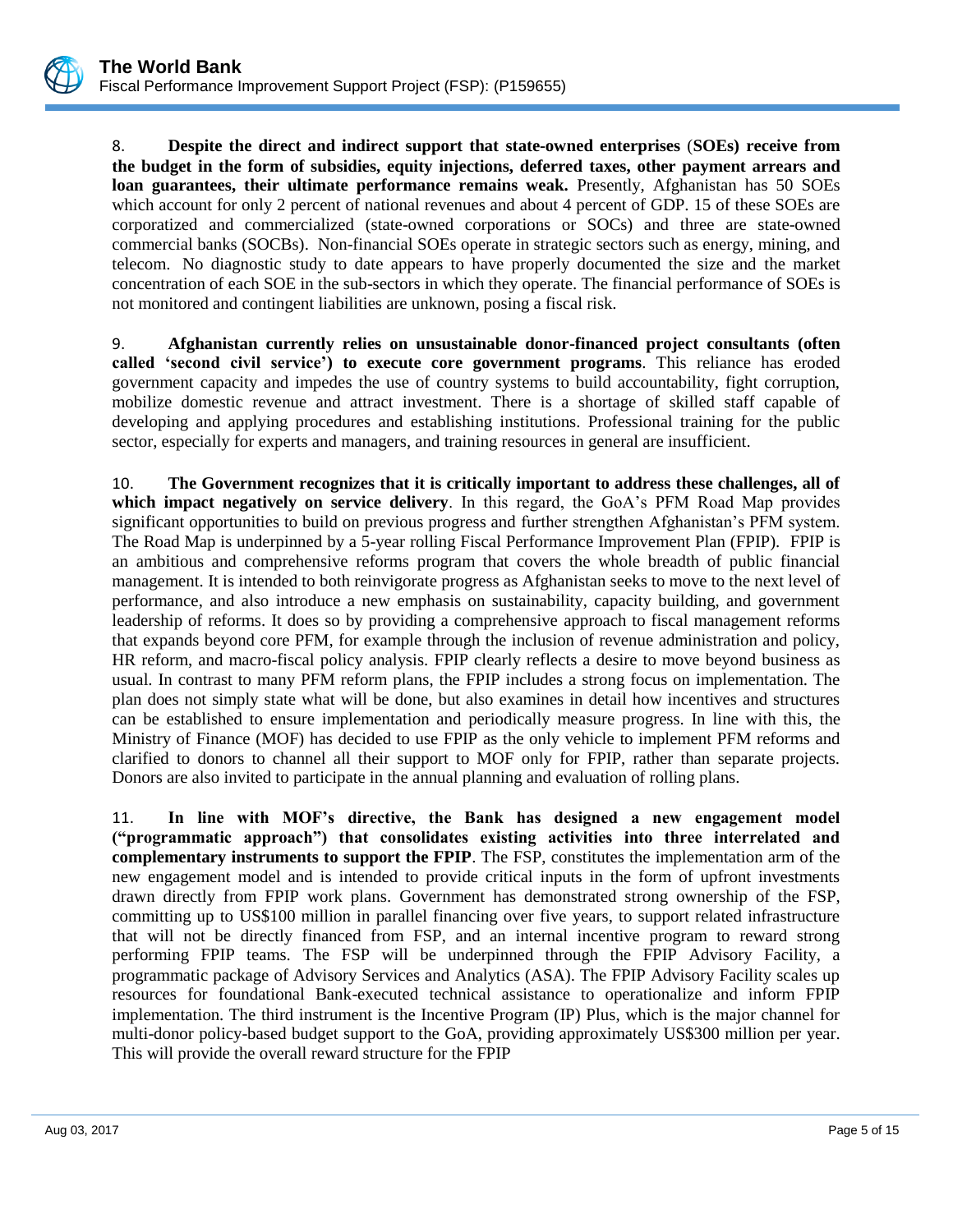

Development Objective(s) (From PAD)

12. To contribute to the improvement of domestic revenue mobilization and public expenditures management, and of reinforcing a performance oriented management culture in the Ministry of Finance.

Key Results

- i. Improved development budget execution rate.
- ii. Increase in domestic revenue as a percentage of GDP.
- iii. Increased compliance with audit recommendations.
- iv. Improvement in core institutional capacity, represented by a reduction in the number of long-term technical assistants.

#### **D. Project Description**

13. **The FSP is organized around four complementary investment components supporting Government-executed technical assistance, capacity building, and IT infrastructure.** For purposes of clarity and coordination, and because FSP includes a multitude of joined-up actions along thematic lines between departments, the four investment components are categorized around the PFM cycle.

14. **The FSP is designed to align with the government's own work program (the FPIP), and will therefore support the FPIP in its entirety.** It does so sequentially, through "locking-in" of "early wins", especially given that the project spans the period pre- and post-election. The project is prioritized around flagship reforms particularly in neglected thematic areas, and the bedding down of achievements in moreadvanced areas. Support within these areas is sequenced along critical path dependencies. The FSP is also designed with greater flexibility in allocating resources where they are needed – it embeds an FPIP 'cycle of trial and error', building-in flexibility that is significantly greater than in previous PFM projects. Subcomponents with limited traction can be dropped or simplified during implementation, and funds unspent in one department could be shifted to another (within and across components) or to address emergent gaps. This will be done through changes in work and procurement plans, which are to be updated regularly. The below outlines sequenced priority areas to be locked-in by the FSP along its four components.

15. **Component 1: Budget as Tool for Development [\$10m].** This component aims to increase budget credibility by improving the efficiency of budget processes, realistic budget estimation and costing, linking budget with policy and introducing medium term budgeting. It is organized along the following inter-linked sub-components:

16. **Budgeting Processes**: This sub-component will support the Budget Department to revise budget processes with a focus on realistic cost estimation, better commitment controls and gender-sensitivity. This first requires linking the budget to Public Investment Management (PIM) systems and to procurement planning, and development and implementation of forward estimates for multi-year budget planning, particularly for development projects. Gender mainstreaming will require the development of a framework for gender disaggregated statistical analysis to feed into the budget. Implementation of new processes derived from the provincial budgeting policy delegating financial authority to the provinces, development and roll-out of an Operations and Maintenance (O&M) policy, and improving budget disclosures and comparability of budget and accounts are the other key reforms to be implemented.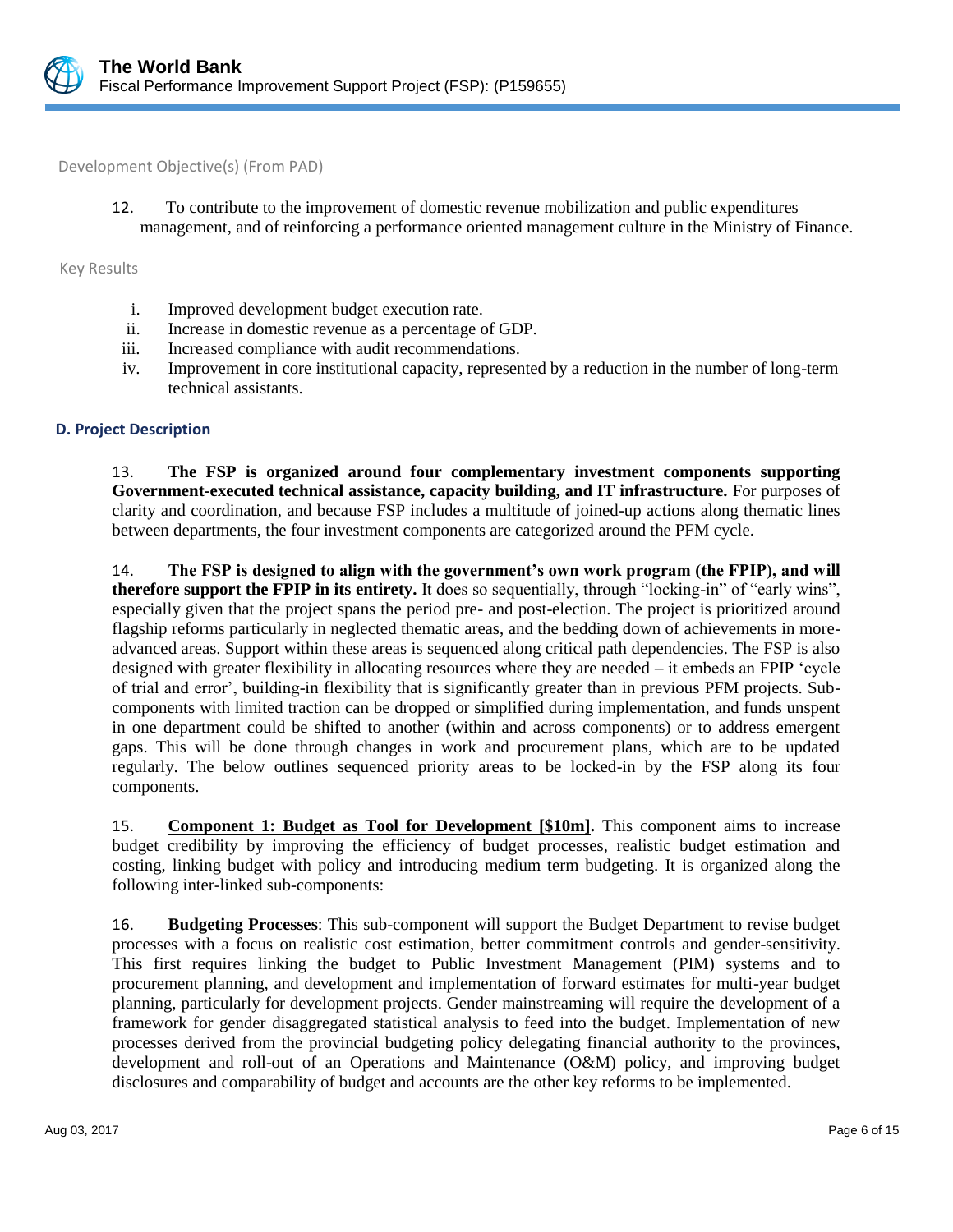17. **Fiscal Policy**: This sub-component will continue support to the Macro Fiscal Performance Department (MFPD). The MFPD currently produces a medium-term fiscal framework (MTFF) that provides economic and fiscal projections. Further support will be provided in improving the quality of the MTFF in developing a well-designed medium term budget framework (MTBF) and a medium term expenditure framework (MTEF). Within the overarching framework of the MTFF, the MTBF aims at allocative efficiency and the MTEF enhances efficiency of the expenditures, all within a three to five-year horizon. The MTBF thus aligns multiyear budgets with national priorities leading to budgetary ceilings thereby reducing financing volatility. The MTEF critically examines expenditure performance against budgeted targets for identifying how expenditures can be made more effective. Institutionalizing these practices will entail improving the fiscal strategy, including alignment of the budget with Government priorities, , as well as strengthening PIM systems. MFPD will also target development and implementation of a sustainable debt policy. Support to MFPD will include enhancing the capacity of secretariat and advisory services to the High Economic council (HEC), and Tax Policy Development Committee (TPDC).

18. **Development Policy**: This sub-component will continue support to the Policy Department, also working closely with the Ministry of Economy and sector ministries, to increase the efficiency of public spending and linking fiscal strategy to budget strategy. This involves support to operationalizing the ANPDF implementation mechanism through finalization and M&E of updated, consolidated and costed sector strategies (National Priority Programs or NPPs) and work plans, and ensuring their alignment with the budget. It also involves the development of a PIM framework to improve project identification, appraisal, review and approval. FSP will work in close collaboration on Public Private Partnership (PPP) issues with the upcoming Bank Infrastructure Preparation Facility (IPF). The IPF is still to be fully designed, but it is currently foreseen that the IPF will fund the appraisal and preparation of pre-feasibility and feasibility studies of both public (PIM) and PPP infrastructure projects. For public (PIM) projects going forward, support from the IPF will end with the feasibility studies and other required TA support for these projects is to be facilitated through the FSP. Support to the Policy Department will include enhancing the capacity of secretariat and advisory services to the Development Councils<sup>7</sup>.

19. **Component 2: Revenue Mobilization [\$40m].** This component is designed to strengthen capacities of various revenue administration departments to increase tax compliance and facilitate timely filing and payment. It further aims to enhance Government's capacity to effectively regulate Afghanistan's minerals and hydrocarbon resources sector. It is organized along the following subcomponents:

20. **Tax Administration**: This sub-component will build on existing support to the Afghanistan Revenue Department (ARD) through business process reengineering that will feed into further improvements of basic IT infrastructure and systems, especially Standard Integrated Government Tax Administration Systems (SIGTAS) and e-payments. It will continue taxpayers support services and outreach, and further advance implementation of the ARD reform plan, including restructuring on a functional basis, and strengthening reporting and accountability structures between mustofiats and ARD. Ongoing reforms to tax policy and the introduction of VAT will also be supported.

 $\overline{\phantom{a}}$ 

 $^7$  Development Councils, equivalent to thematic committees around which the National Cabinet has been reorganized, are intended to provide a forum for related ministries to develop strategic frameworks and prioritize programs (built around results) to increase efficiency in budgetary allocations.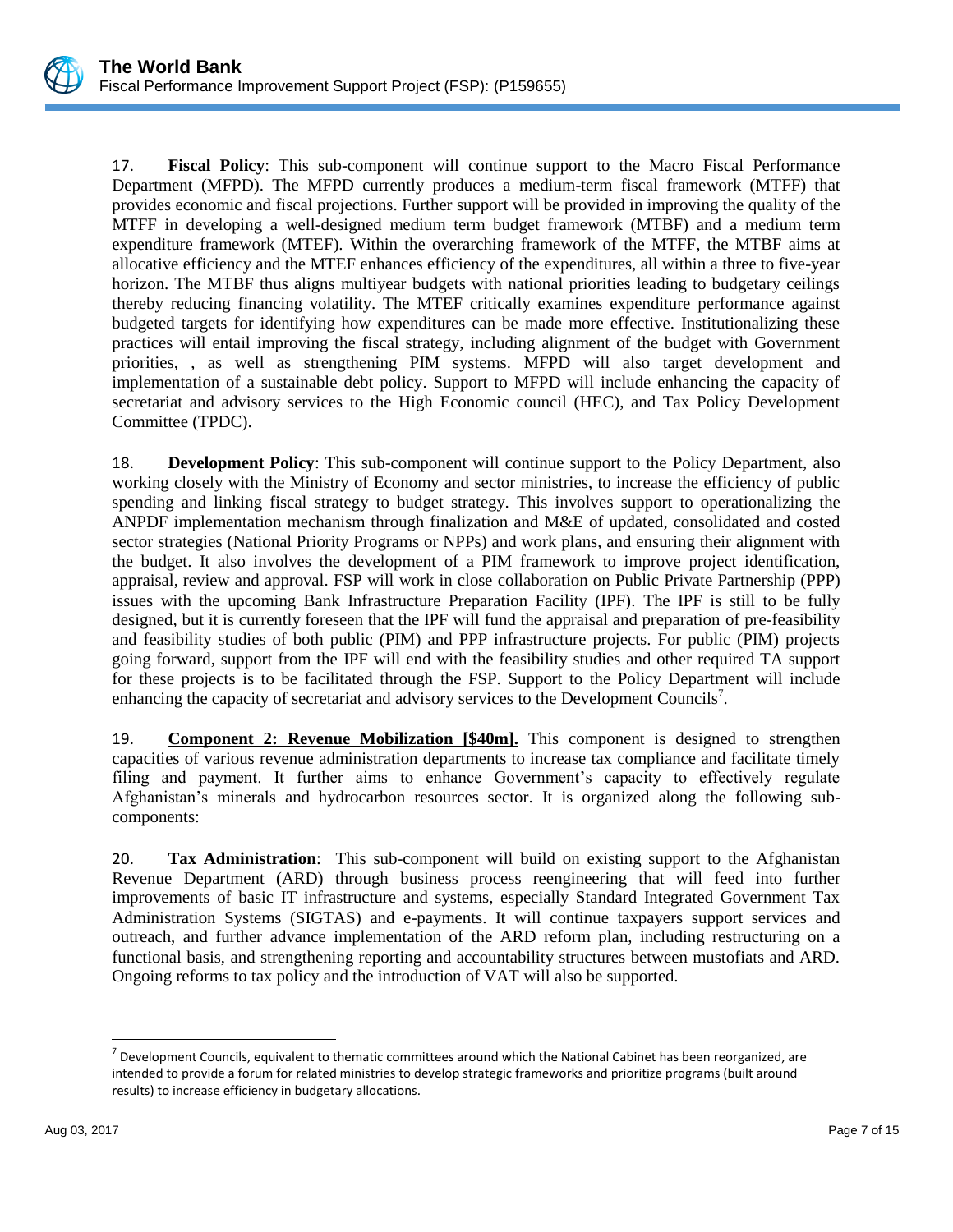21. **Customs Administration:** This sub-component will build on existing support to the Afghanistan Customs Department (ACD), including consolidation of efforts to improve enforcement (data analysis and collection, anti-corruption policies and plans, and post clearance audit and mobile verification), simplify and standardize customs clearance and processes, and HR reforms. The development and implementation of a National Single Window (NSW) system, deployment of a Trade Information Portal<sup>8</sup> and the continued geographical and functional rollout of Automated Systems for Customs Data (ASYCUDA) will underpin support under this sub-component.

22. **Afghanistan Extractive Industries Transparency Initiative (AEITI):** This sub-component will support required key actions to be undertaken with respect to Extractive Industries Transparency Initiative (EITI) implementation in Afghanistan, before and post-validation. This primarily includes addressing AEITI recommendations of Validation and Reconciliation reports.

23. **Component 3: Treasury Management, Accountability and Transparency [\$30m].** This component aims to consolidate basic core PFM functions to underpin more ambitious aspects of planned PFM and budget reforms. It is organized along the following sub-components:

24. **Treasury:** This sub-component will build on existing support to the Treasury Department through further strengthening of core systems and ensuring full implementation and compliance. This would include consolidation of AFMIS functionality, improved commitment controls, production of complete and comprehensive financial accounts, and introduction of new payroll controls. The Treasury will also prepare annual financial statements pertaining to the core budget using Cash Basis International Public Sector Accounting Standards (IPSAS). Strengthened accounting and auditing practices of the corporate sector will be facilitated through support to development of the Certified Professional Accountants (CPA) Law and curriculum. Treasury will also be supported to develop a framework for Sukuk Bonds.

25. **Audit and Financial Reporting**: This sub-component will build on the development of the Accountancy Law through technical assistance to support implementation – including to assist the Internal Audit Department (IAD) to improve audit follow-up and strengthen the internal audit function of line ministries. External audit efficiency will be supported through an HR and capacity building strategy for the Supreme Audit Office (SAO), and in the interim, contracting with consultancy firms for Grants audit, and for quality control and quality assurance. SAO will also be supported to automate manual audit processes through the roll-out of an Audit Management Information System (AMIS) to automate manual audit processes.

26. **Procurement**: This sub-component will build on the long-standing partnership with the National Procurement Authority (NPA) to advance a third generation of public procurement reforms. This involves first reviewing and stabilizing current reforms and the supportive legal, regulatory, and policy framework. This will be built upon through new reforms related to implementing open contracting to improve collection and disclosure of public procurement data across the full contracting cycle; and establishing countrywide Framework Agreements for procuring large volume small value items of repetitive purchase by various Government entities. The most significant third generation reforms relate to assessment and

 $\overline{\phantom{a}}$ 

<sup>&</sup>lt;sup>8</sup> The Trade Information Portal will provide a single on line and user friendly platform where all the information relating to trade regulations, procedures, fees, forms etc. from all the various trade related agencies is aggregated and presented on one website.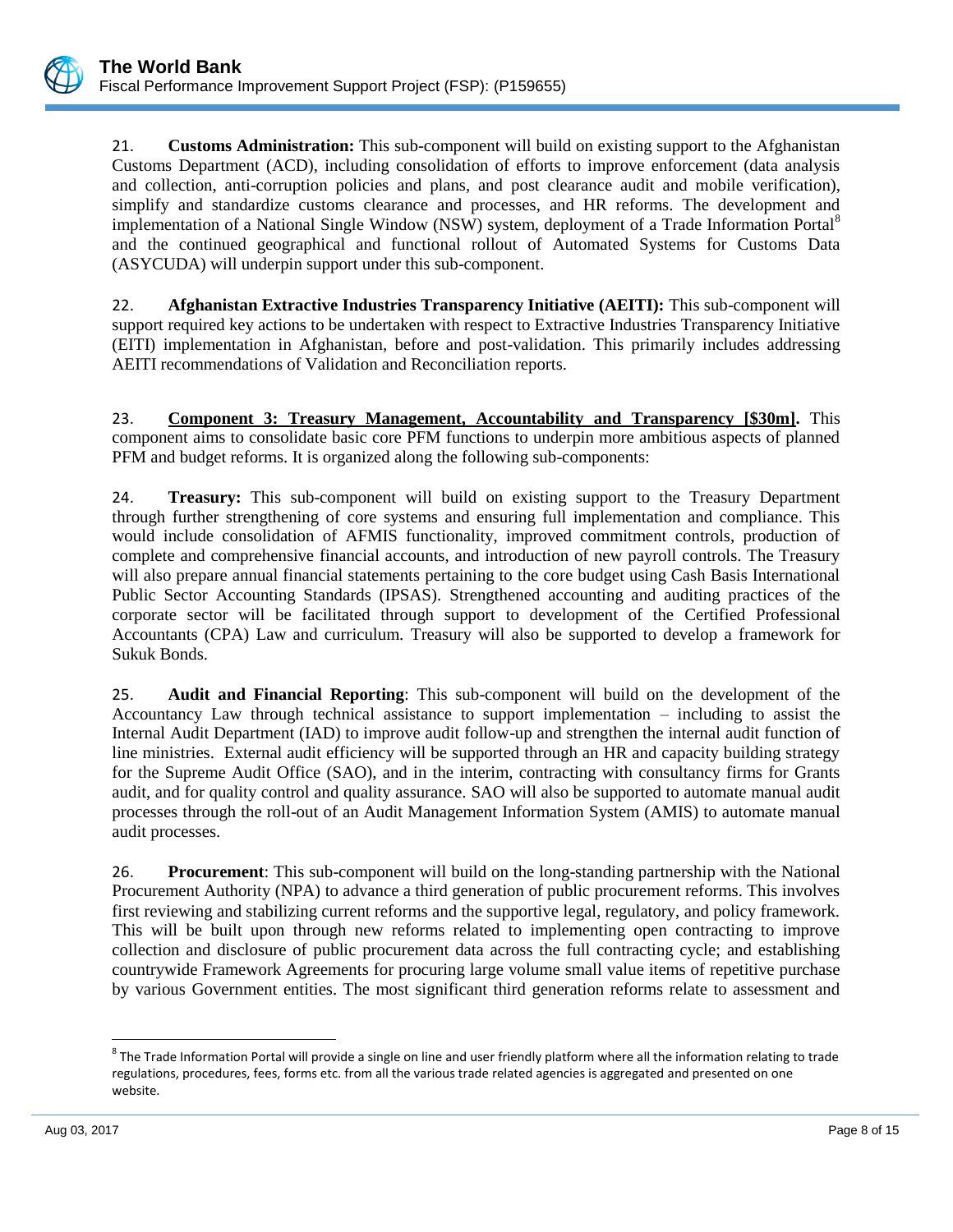

piloting implementation of Electronic Government Procurement (e-GP) that will follow comprehensive process re-engineering.

27. **SOEs, Insurance, and Properties**: This sub-component will be guided by a diagnostic assessment to measure the size, composition, market share as well as economic weight of SOEs, and financial, operational and fiscal performance of the entire SOE sector. The sub-component will also support the development of an insurance sector policy, and of procedures and policies, and an information management system for public properties.

28. **Citizen's Engagement:** This sub-component will support GoA in establishing and implementing a proper mechanism for budget transparency, accountability and participation, consistent with international best practices, in two areas: (1) Under MOF, this sub-component will help to mobilize Civil Society Organizations (CSOs) in order to establish and implement a framework where CSOs collaborate with MOF for further citizens' awareness in the planning and oversight of the budget at both the national and sub-national levels; and (2) Under the Auditor General, this sub-component will support Citizen Participatory Audit (CPA). SAO will engage with CSOs in an effective manner around the audit cycle to jointly monitor the quality of public expenditures to strengthen their impact in exercising public oversight.

29. **Component 4: Institutional Capacity Building and Performance Management [\$20m].** This component aims to build capacity of MOF staff and the requisite systems for effective functioning of the ministry, and to reinforce overall performance management and coordination of the FPIP. It is organized along the following sub-components:

30. **Backbone/shared services**: This sub-component will support the functioning of the corporate backbone and shared services of MOF, including through implementation of a strategic planning exercise (functional review) to be supported through the Capacity Building for Results (CBR) Facility. This will involve the development of a competency framework (to be supported through the FPIP Advisory Facility) to assess the current capacity gaps at MOF and accordingly guide recruitment and TA migration (working with the CBR Facility) performance management, training and professional development. The sub-component will support MOF Administration business process reengineering and automation, and digitalization of MOF's archive system. Measures to enhance aid management and projects' coordination and monitoring, and public outreach by MOF including of the FPIP, will also be facilitated.

31. **Information Systems**: This sub-component will be guided by an all-of-MOF Information and Communications Technology (ICT) Assessment being undertaken through the FPIP Advisory Facility. This is intended to lead to an ICT Strategy that informs the IT investments to be carried out under FSP and enhanced systems connectivity, as well as institutional and staffing aspects which need to be addressed.

32. **Performance Management:** Based on the recommendations of a Scoping Report completed as part of the FPIP Advisory Facility, this sub-component will provide support to enhance collaborative leadership skills and to strengthen the cohesiveness and effectiveness of leadership teams in the context of FPIP. This will involve the development of a Communications Strategy including measures to institutionalize the process of behavioral change, to assist new policy processes, and provide timely support to bridge policy and implementation gaps revealed over the course of project implementation. Technical assistance will be provided to support the MOF Performance Management Team (PMT) in the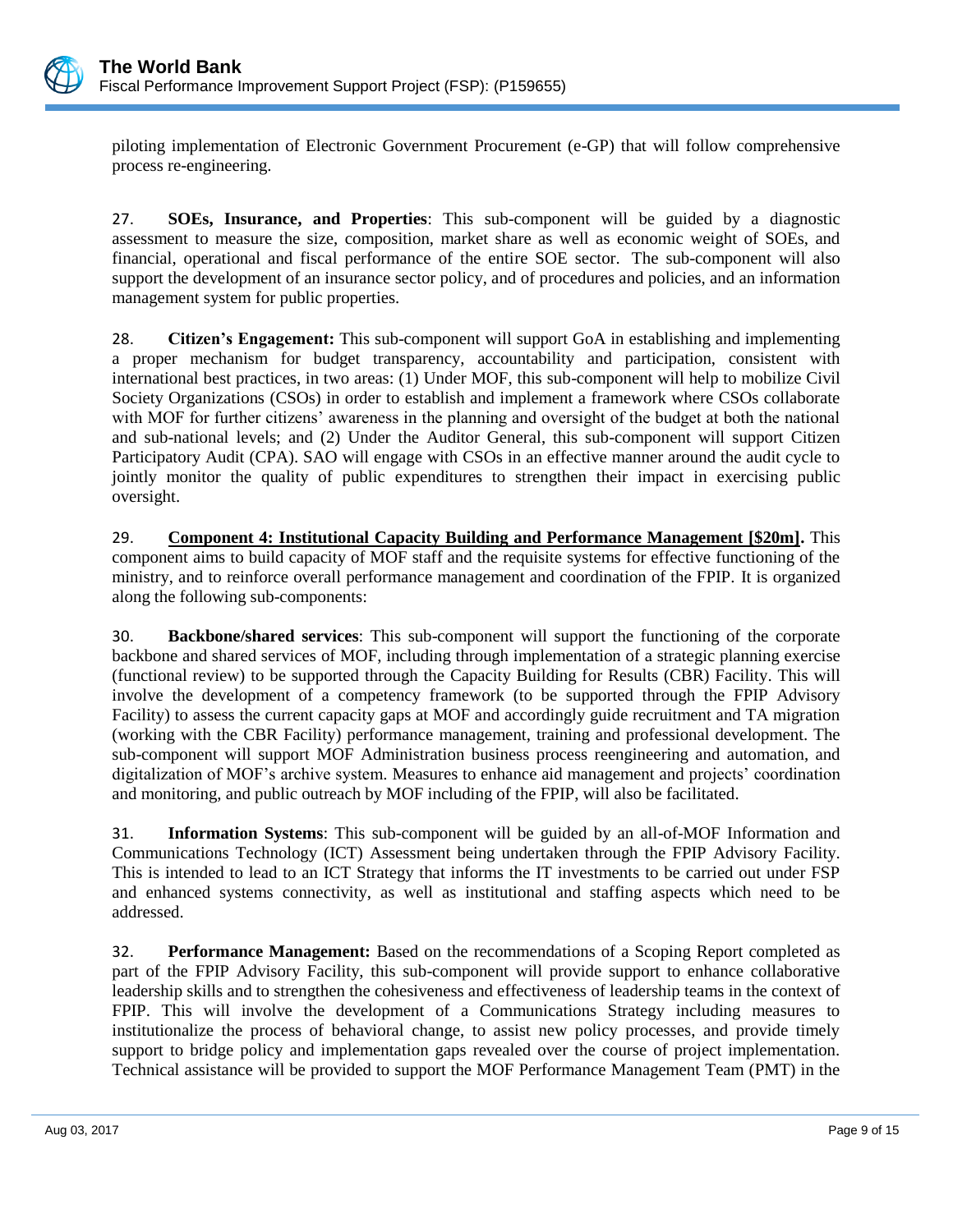

development of annual and mid-year performance assessment reports of the FPIP, and the development of a publicly accessible web-based Performance Management and Reporting System (PMRS).

## **E. Implementation**

Institutional and Implementation Arrangements

33. **Governance of the FSP, as of the other two pillars of the Bank's programmatic approach, will be firmly anchored in the leadership structure of the FPIP**. Governance of the FSP (and the programmatic approach as a whole) will be centered within the MOF Leadership Team. The MOF Leadership Team - chaired by the Minister of Finance and consisting of the Chief of Staff of MOF, the four MOF Deputy Ministers, all MOF Director Generals and key Directors - meets twice per month and will meet at least three times per year on FPIP, including heads of external FPIP partner agencies (NPA, SAO).

34. **More frequent FPIP related meetings will be held through the Core Reform Group, which is the steering committee for the implementation of the FSP**. The Core Reform Group is composed of all members of the Leadership Team with the exception of the Minister of Finance. The Core Group, chaired by the Deputy Minister for Finance, will meet at least once every two months and on an ad hoc basis as needed. It is fully authorized to provide strategic guidance for the FSP, approve annual budgets and plans (including reallocation), and review progress quarterly, as well as to ensure that the objectives of the FSP are aligned with the FPIP, and the strategic vision of the GoA in fiscal reforms and other policy decisions. As required, the MOF Leadership Team will validate decisions taken at the Core Reforms Group. This arrangement facilitates better implementation by providing more time and space for discussion and ensuring swift decision making. Moreover, with the Core Reforms Group – not the individual MOF beneficiary – guiding the implementation of the program, it will ensure that support to MOF is no longer insulated within individual departments, but assists all departments within MOF with FPIP implementation. This will ensure 100% alignment with the FPIP.

35. **The PMT, reporting to the Deputy Minister for Finance, will provide day-to-day operational backstopping and coordination across beneficiary departments**. The PMT serves as the coordinating bridge, responsible for communication and follow up of decisions between the steering committee and teams. The PMT acts as secretariat to both the Leadership Team and Core Reform Group. In this role, the PMT provides an evidence-based decision support system and coordinates teams' efforts towards the achievement of the overall PDO of the FSP. The PMT is responsible for ensuring that the FPIP work plans supported by the FSP are synergized and add up, providing technical support to teams in reform planning, investment planning and implementation monitoring. The PMT which comprises 6 members, has built up considerable experience and knowhow and is planned to be buttressed with additional expertise in M&E and change management.

36. **MOF, NPA and SAO will manage the implementation of the program through corporate systems without the assistance of parallel PIUs.** An overall Project Director – the current MOF Director for Finance – has been appointed for the FSP. Each MOF Deputy Ministry, the NPA and SAO will nominate a dedicated focal point (component coordinator) and team with primary responsibility to implement FPIP plans, and who will be provided leadership and project management training and coaching. On quarterly basis, teams will report to PMT to prepare consolidated progress reports. Existing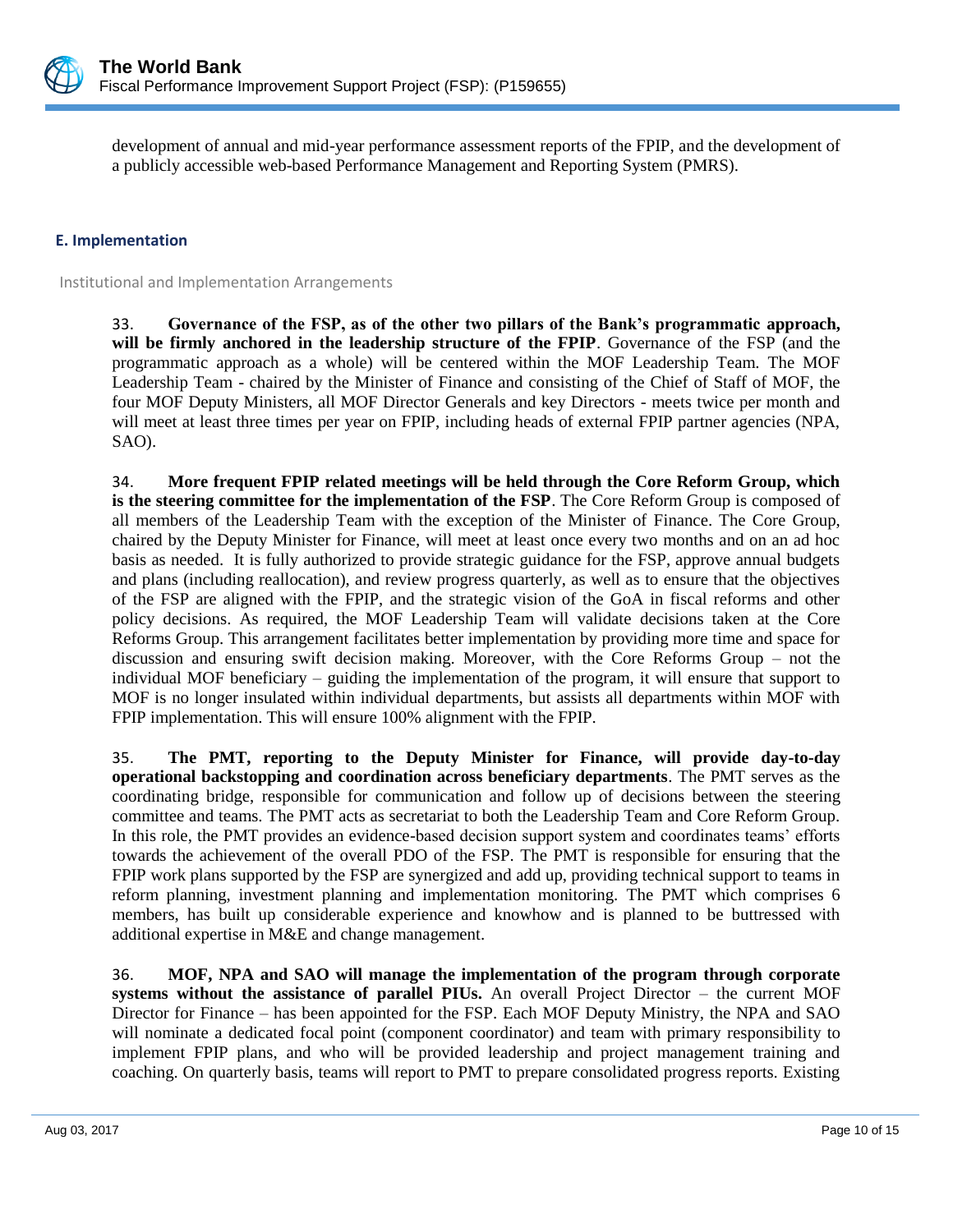

.

institutional arrangements will be used for financial management which will be under the overall responsibility of the Finance Directorate of MOF's Deputy Ministry for Administration. The Procurement Directorates of MOF, NPA, and SAO respectively will be responsible for procurement. To empower and help expedite beneficiary department's implementation, the MOF Deputy Ministry for Administration will second financial management and procurement staff to each MOF Deputy Ministry and to the SAO, including key staff from existing MOF PIUs that are to be discontinued upon FSP effectiveness. These staff will be transitionally integrated into relevant core departments (Tashkeel).

37. **Beneficiary departments will be primarily responsible for implementation of their respective FSP activities**. In line with the in-built flexibility of the FSP, activity and procurement plans would be updated regularly in close coordination with the PMT and in consultation with the Core Reform Group.

**F. Project location and Salient physical characteristics relevant to the safeguard analysis (if known)**

Mainly Kabul, based in Ministry of Finance. Provincial coverage to be determined before project appraisal.

### **G. Environmental and Social Safeguards Specialists on the Team**

Shankar Narayanan, Social Safeguards Specialist Obaidullah Hidayat, Environmental Safeguards Specialist

### **SAFEGUARD POLICIES THAT MIGHT APPLY**

| <b>Safeguard Policies</b>              | Triggered? | <b>Explanation (Optional)</b>                                                                                                                                                      |
|----------------------------------------|------------|------------------------------------------------------------------------------------------------------------------------------------------------------------------------------------|
| Environmental Assessment OP/BP 4.01    | No.        | Given the nature of proposed project scope which<br>will not include civil work activities or land<br>acquisition, no environmental and social safeguards<br>impacts are foreseen. |
| Natural Habitats OP/BP 4.04            | No.        | Given the scope and overall objective of the<br>program this policy is not triggered                                                                                               |
| Forests OP/BP 4.36                     | No.        | Given the scope and overall objective of the<br>program this policy is not triggered.                                                                                              |
| Pest Management OP 4.09                | No.        | Given the scope and overall objective of the<br>program this is policy is not triggered.                                                                                           |
| Physical Cultural Resources OP/BP 4.11 | No.        | Given the scope and overall objective of the<br>program this is policy is not triggered.                                                                                           |
| Indigenous Peoples OP/BP 4.10          | No.        | There are no indigenous people in the project area<br>as defined by OP/BP 4.10.                                                                                                    |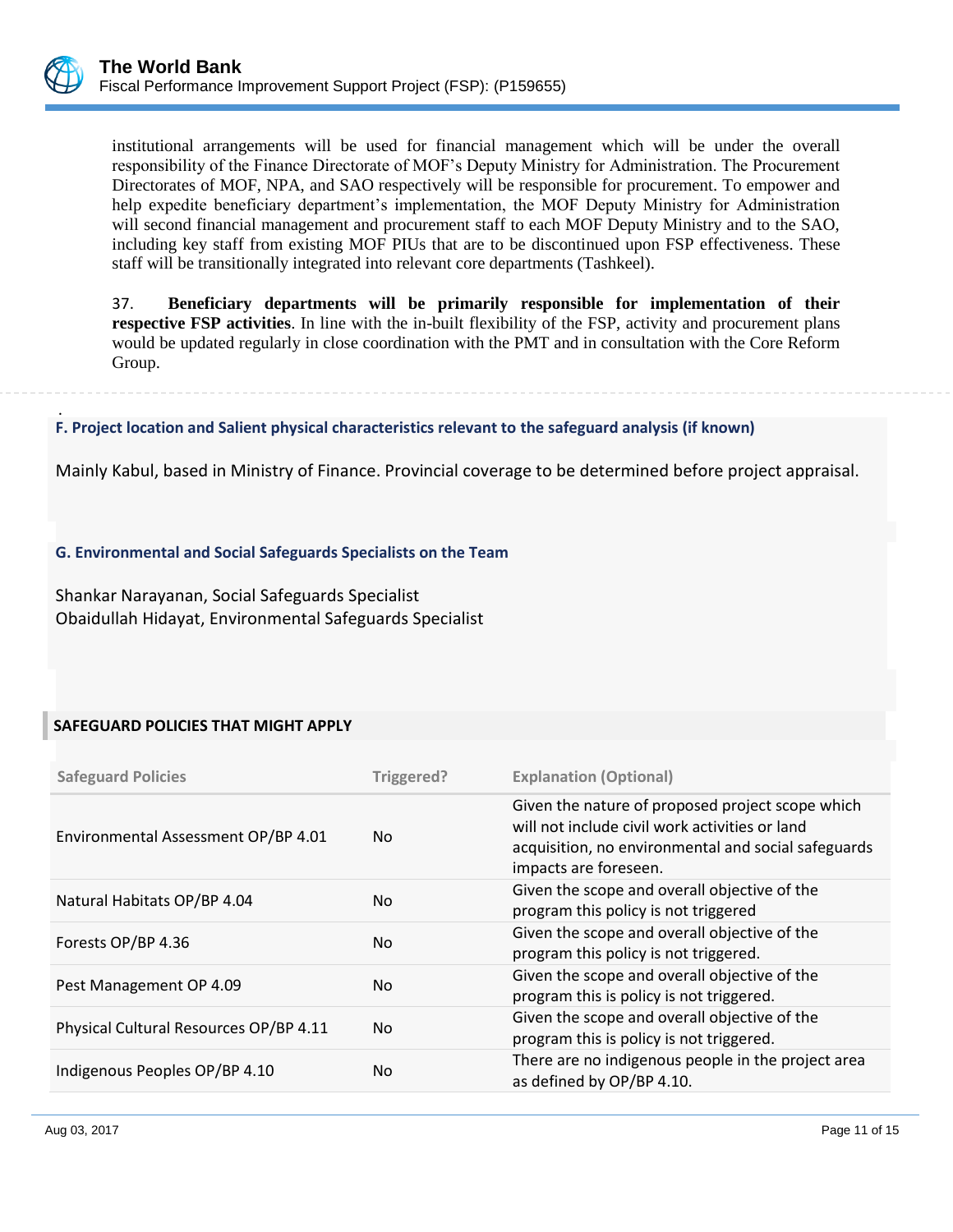

|                                     |    | $\cdots$                                                                                                                                                                                                                                                                                                                                                                                                  |
|-------------------------------------|----|-----------------------------------------------------------------------------------------------------------------------------------------------------------------------------------------------------------------------------------------------------------------------------------------------------------------------------------------------------------------------------------------------------------|
|                                     |    | The overall social risks of the project are low.                                                                                                                                                                                                                                                                                                                                                          |
| Involuntary Resettlement OP/BP 4.12 | No | engagement processes as appropriate would be in<br>place during project design and implementation<br>stages. Should any of the project interventions<br>result in staff retrenchment or organizational<br>rightsizing, care shall be taken to ensure adequate<br>consultation with those affected and design of<br>packages that adequately address human resource<br>management standards as applicable. |
|                                     |    | However, the borrower will require to establish a<br>two-way interaction between beneficiaries and<br>ministry to discuss fiscal management reforms.<br>Citizen engagement (CE), functional Grievance<br>Redress Mechanisms (GRM), and stakeholder                                                                                                                                                        |
|                                     |    | The project is not expected to have any land/asset<br>impact as no civil works will be undertaken under<br>this project. The project work consists of fiscal<br>management reforms, physical and IT infrastructures<br>activities. Therefore, OP/BP 4.12 is not triggered.                                                                                                                                |

| Safety of Dams OP/BP 4.37                         | No. | N/A |
|---------------------------------------------------|-----|-----|
| Projects on International Waterways<br>OP/BP 7.50 | No. | N/A |
| Projects in Disputed Areas OP/BP 7.60             | No. | N/A |

# **KEY SAFEGUARD POLICY ISSUES AND THEIR MANAGEMENT**

### **A. Summary of Key Safeguard Issues**

1. Describe any safeguard issues and impacts associated with the proposed project. Identify and describe any potential large scale, significant and/or irreversible impacts: NA

2. Describe any potential indirect and/or long term impacts due to anticipated future activities in the project area: NA

3. Describe any project alternatives (if relevant) considered to help avoid or minimize adverse impacts. NA

4. Describe measures taken by the borrower to address safeguard policy issues. Provide an assessment of borrower capacity to plan and implement the measures described.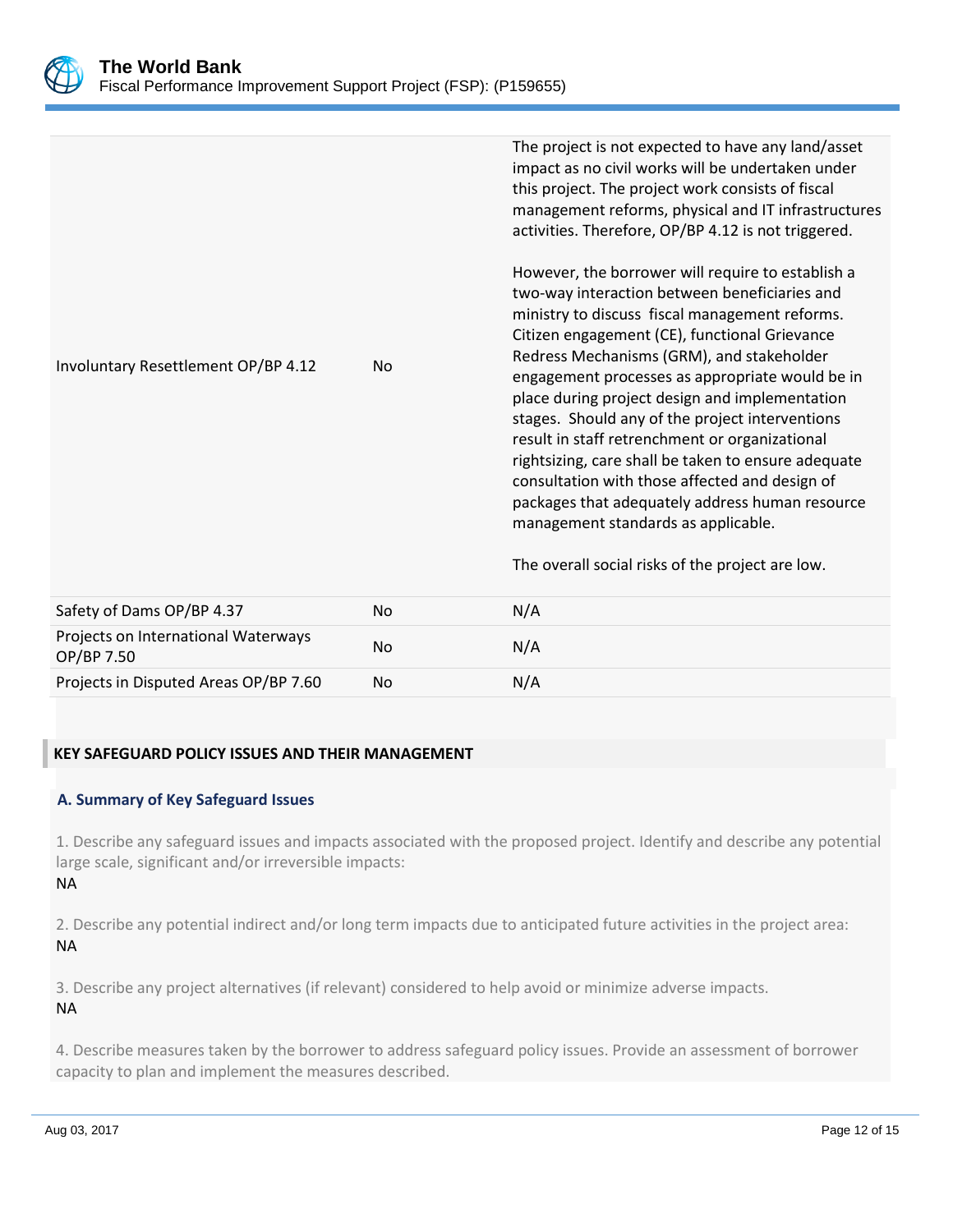

#### NA

5. Identify the key stakeholders and describe the mechanisms for consultation and disclosure on safeguard policies, with an emphasis on potentially affected people. NA

### **B. Disclosure Requirements**

## **C. Compliance Monitoring Indicators at the Corporate Level (to be filled in when the ISDS is finalized by the project decision meeting)**

**The World Bank Policy on Disclosure of Information**

Have relevant safeguard policies documents been sent to the World Bank for disclosure?

#### NA

Have relevant documents been disclosed in-country in a public place in a form and language that are understandable and accessible to project-affected groups and local NGOs?

#### NA

**All Safeguard Policies**

Have satisfactory calendar, budget and clear institutional responsibilities been prepared for the implementation of measures related to safeguard policies?

### NA

Have costs related to safeguard policy measures been included in the project cost?

### NA

Does the Monitoring and Evaluation system of the project include the monitoring of safeguard impacts and measures related to safeguard policies?

### NA

Have satisfactory implementation arrangements been agreed with the borrower and the same been adequately reflected in the project legal documents?

NA

# **CONTACT POINT**

### **World Bank**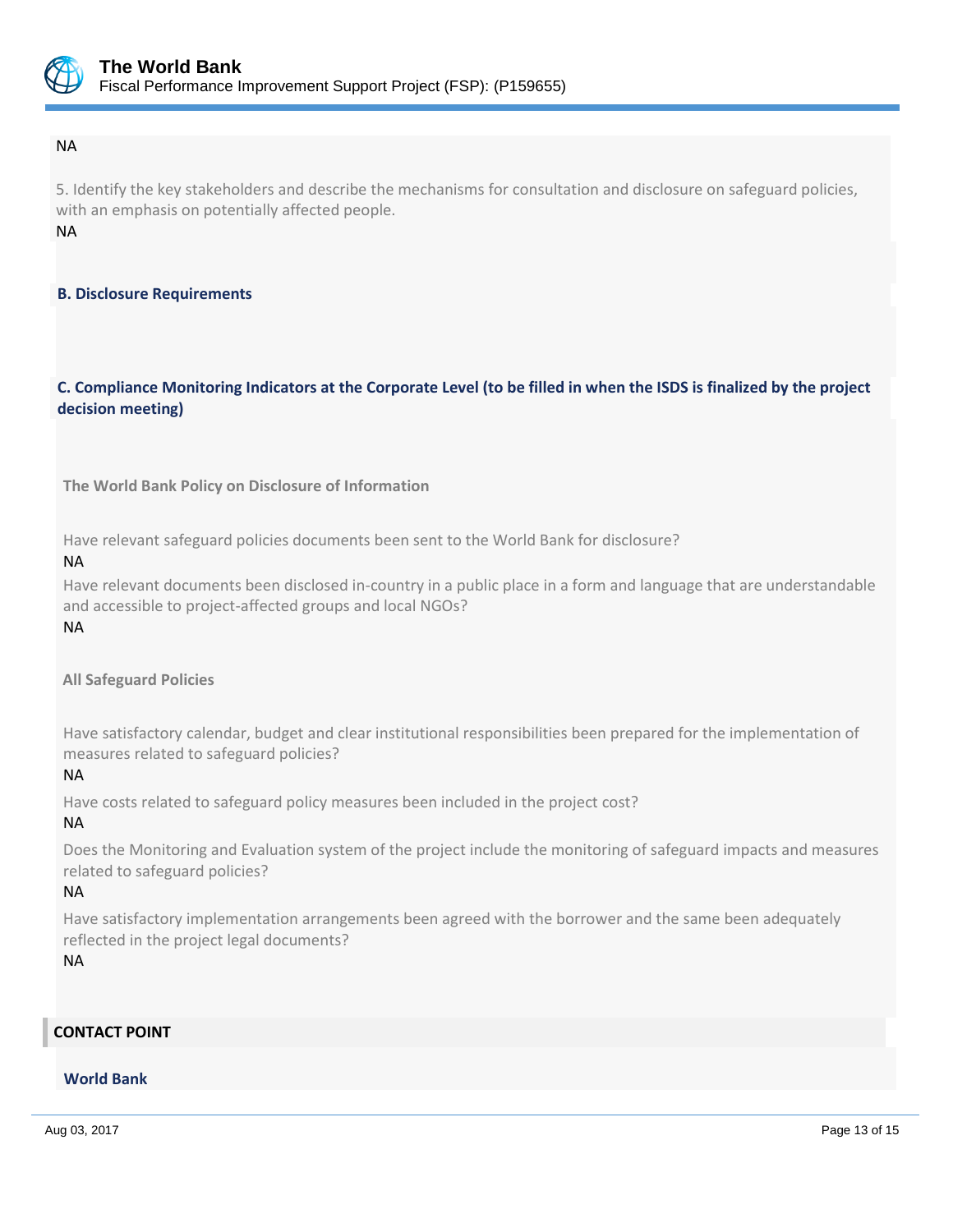

Yousif Mubarak Elmahdi Senior Public Sector Specialist

Adenike Sherifat Oyeyiola Sr Financial Management Specialist

### **Borrower/Client/Recipient**

Islamic Republic of Afghanistan Sher Khan Nassery Coordinator for the World Bank & ARTF khan.nassery@mof.gov.af

#### **Implementing Agencies**

Ministry of Finance Khalid Payenda Deputy Minister of Finance khalid.payenda@mof.gov.af

National Procurement Authority Mohammad Sohail Kakar Strategic Advisor sohail.kaakar@aop.gov.af

Supreme Audit Office Mujeeb Rahman Shirzad Admin and Finance Director General shirzad.mujeeb@gmail.com

### **FOR MORE INFORMATION CONTACT**

The World Bank 1818 H Street, NW Washington, D.C. 20433 Telephone: (202) 473-1000 Web[: http://www.worldbank.org/projects](http://www.worldbank.org/projects)

### **APPROVAL**

| Task Team Leader(s): | Yousif Mubarak Elmahdi    |
|----------------------|---------------------------|
|                      | Adenike Sherifat Oyeyiola |